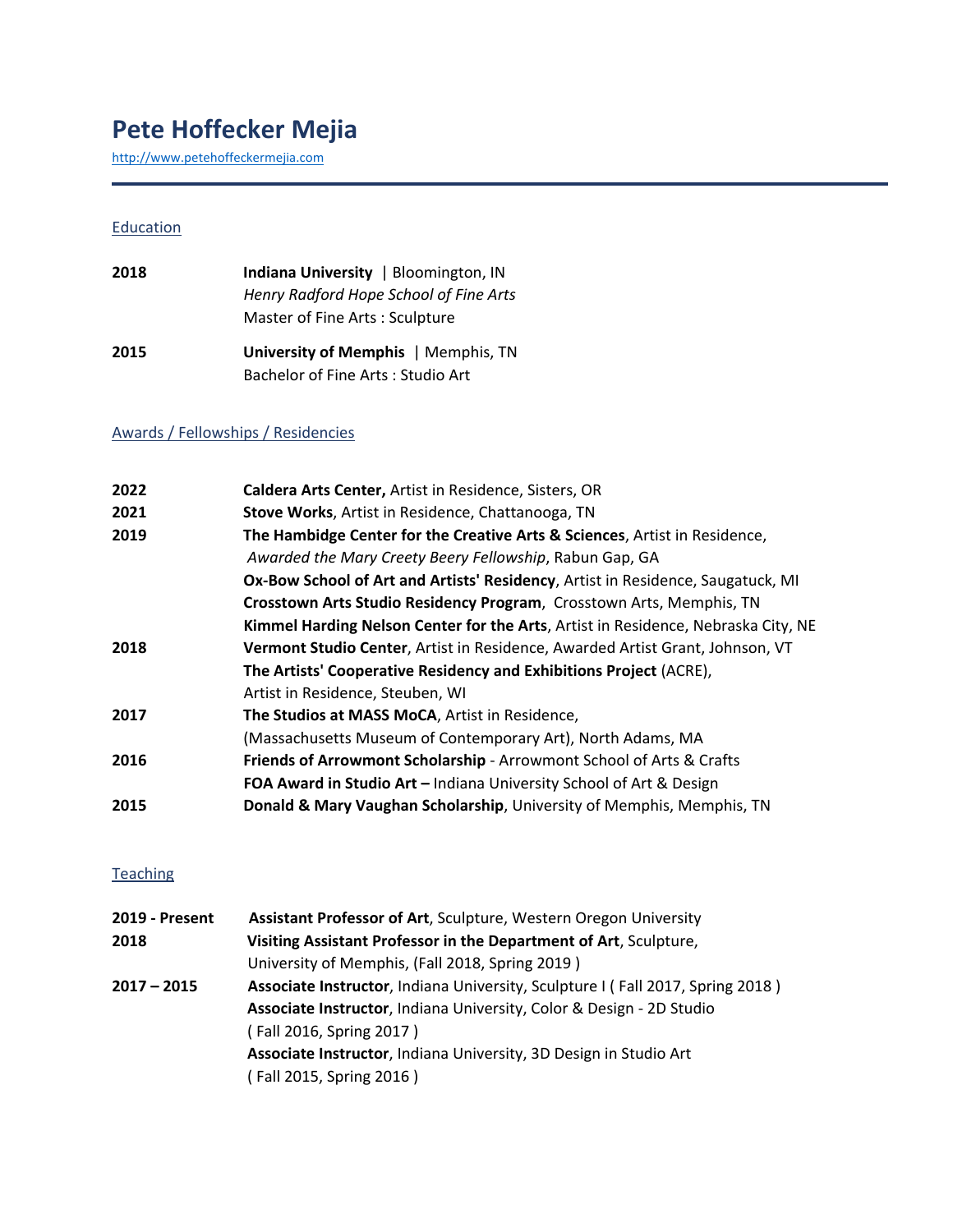### Selected Group Exhibitions

| 2022 | Selected Works, Lincoln Memorial University, Heritage TN                                     |
|------|----------------------------------------------------------------------------------------------|
|      | Organized by Artist, Michael Giles                                                           |
| 2021 | <b>SUR: biennial:</b> Torrance Art Museum, Curated by Ismael de Anda &                       |
|      | Max Presneill (Director / Curator of the Torrance Art Museum), with artists :                |
|      | Eddie Rodolfo Aparicio, Marisa Caichiolo, Frankie Orozco, The Perez Bros.,                   |
|      | Carolina Sardi, Jimena Sarno, Torrence California                                            |
|      | mondegreen, Tri-Star Arts, Candoro Marble Building, Knoxville, TN (solo exhibition)          |
|      | <b>ESTAMOS BIEN: LA TRIENAL 20/21</b> , El Museo del Barrio, as part of the on-site          |
|      | MOPA (Museum of Pocket Art) Exhibition, curated by Roberto Jackson Harrington                |
|      | New York City, NY                                                                            |
|      | A Glow of Satisfaction, with Artists: Sung Eun Park, Madeline Maszk, and Sarah               |
|      | Newsome, Well Well Projects, Portland, OR (Organized by Sung Eun Park)                       |
| 2020 | Breaking the Mold: Decolonizing Abstraction, SoLA Contemporary, Los Angeles, CA              |
|      | curated by Sharon Louise Barnes                                                              |
|      | Drowned Neon Rose, juried by Kirstin Lamb, ILikeYourWork.com:                                |
|      | Winter Juried Exhibition                                                                     |
| 2019 | Fluctuating Meridians, Stove Works, Chattanooga, TN                                          |
|      | w/ Erika Harrsch, Andrew O'Brien, and the Cognate Collective                                 |
|      | curated by Mike Calway-Fagen                                                                 |
|      | <b>WOU Art Faculty Biennial Exhibition</b> , Cannon Gallery of Art, Monmouth, OR             |
| 2018 | R&D, 430 Gallery (of Crosstown Arts), Memphis, TN (curatorial)                               |
|      | de/center, Grunwald Gallery, Indiana University, Bloomington, IN                             |
|      | Indianapolis Art Center's 2018 Invitational Exhibition, Indianapolis Arts Center, IN         |
|      | Juried by Artist and Director of Exhibitions, Kyle Herrington                                |
|      | Set in Motion, Fuller Projects, Bloomington, IN                                              |
| 2017 | R(d)ecent, Surplus Gallery, Southern Illinois University, Carbondale, IL                     |
|      | Through the Open Door, Bagwell Gallery, Pellissippi State Community College,                 |
|      | Knoxville, TN                                                                                |
| 2016 | <b>Black Gold</b> , AUTO SHOP curator <i>Julie Schenkelberg</i> @ SiTE:LAB, Grand Rapids, MI |
| 2015 | <b>Binaries</b> , Crosstown Arts, Memphis, TN (curatorial)                                   |
|      | New Horizons, Ned R. McWherter West Tennessee Cultural Arts Center, Jackson TN               |
|      | 3rd Annual Best of Memphis, Box Gallery, University of Memphis, Memphis TN,                  |
|      | Awarded Best in Show (Juried by Joel Parsons, Director of Clough-Hanson Gallery,             |
|      | Rhodes College, Memphis, TN)                                                                 |
|      | Young Americans, Martha and Robert Fogelman Galleries of Contemporary Art,                   |
|      | University of Memphis, Memphis, TN                                                           |
|      | Street Trash, The Alley, 309 West 31st Street, Baltimore, MD                                 |
|      | (Curated by Dwayne Butcher, Virginia Overton, and Greely Myatt)                              |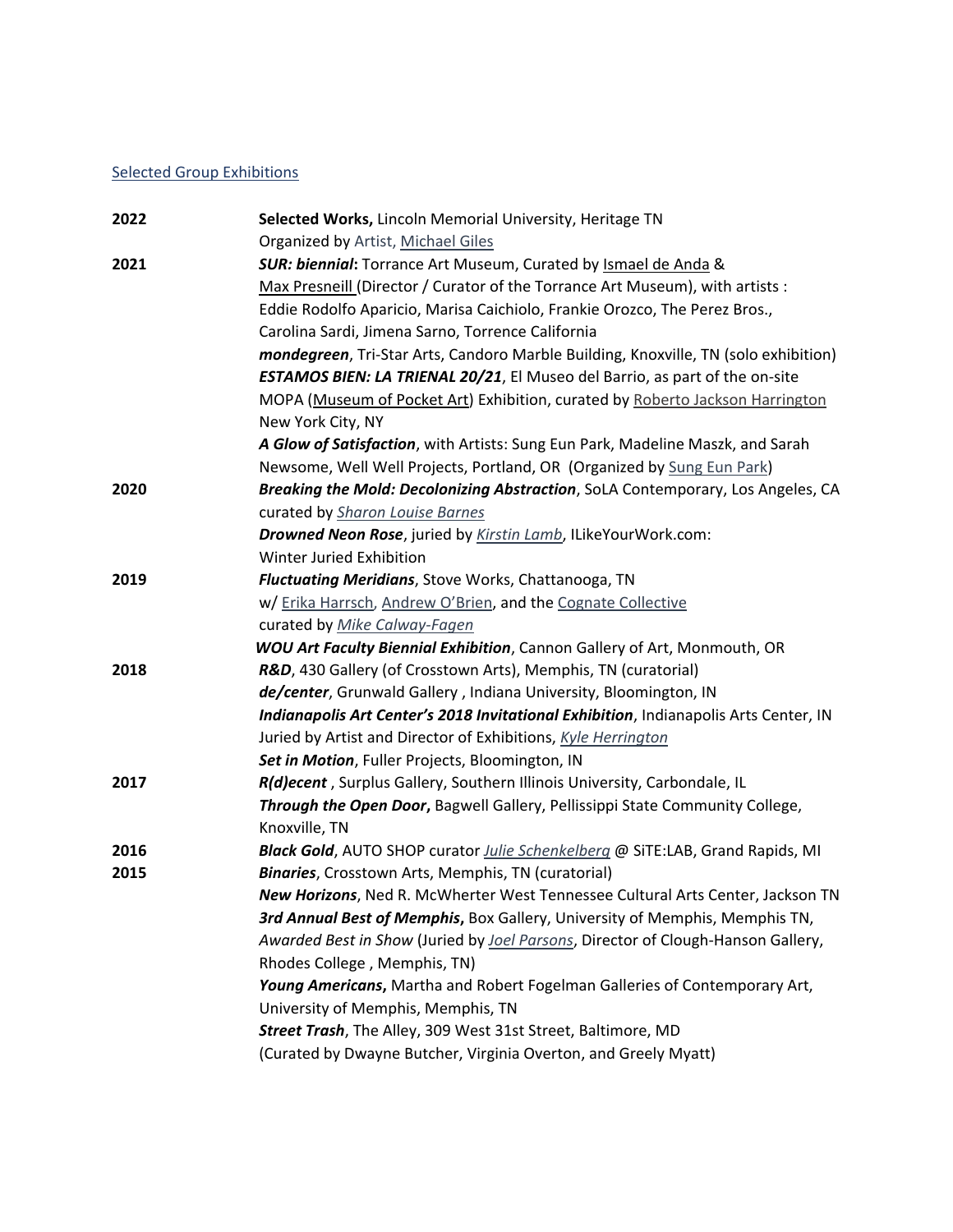## Bibliography

| 2021    | MOPA (Museum of Pocket Art) Exhibition Catalog (Estamos Bien-La Trienal,       |
|---------|--------------------------------------------------------------------------------|
|         | El Museo del Barrio) TMESIS PIECES, MIMESIS, COULD YOU REPEAT SIS              |
|         | by Mike Adams Calway Fagen                                                     |
| 2019    | Create! Magazine - Issue No.17 - Juried by Kate Mothes, Founder of Young Space |
|         | Locate Arts, Studio Visit: Pete Hoffecker Mejía, by Tracy Treadwell            |
|         | Fluctuating Meridians (review), Mineral House Media, by Claire Bloomfield      |
| 2018    | New American Paintings, Issue 135                                              |
|         | Juried by Anne Ellegood, Senior Curator, Hammer Museum                         |
| 2017    | Peripheral Vision Press, Dallas, TX                                            |
|         | Artifacts + Fictions: Interview by Bernardo Diaz                               |
|         | Create! Magazine - Issue III                                                   |
|         | Juried by Bridgette Mayer (Philadelphia)                                       |
|         | Studio Visit Magazine - Volume Thirty Eight                                    |
|         | Juried by Diana Gaston (Tamarind Institute)                                    |
| 2016    | Canvas Creative Arts Magazine, Spring 2016                                     |
| 2015    | Visual Memphis: What's in Your Studio                                          |
| 2014    | Art Talk: Video Interview, Produced by By Daniel Wildberger & Isabel Machado,  |
|         | for the University of Memphis, Department of Art                               |
| 2013    | Memphis Flyer, Transformers, October 2013                                      |
| Writing |                                                                                |
| 2019    | Number: Inc. Magazine, Issue No. Ninety Nine, The CMPLX: Art & Community       |
|         | Empowerment                                                                    |
|         | Number: Inc. Magazine, Safe-Keeping -                                          |

|      | An Exploration of Mass Incarceration & the Black Family (Exhibition Review)     |
|------|---------------------------------------------------------------------------------|
|      | Number: Inc. Magazine, Issue No. Ninety Eight, Alex Paul Loza, Arts & Advocacy  |
|      | ( Interview )                                                                   |
| 2018 | Number: Inc. Magazine, Issue No. Ninety Six, Katie Hargrave: It's Not Personal, |
|      | at the Beverly & Sam Ross Gallery (Exhibition Review)                           |

#### Related Experience

| 2022 | MCAD Virtual Studio Visits - MFA Students at MINNEAPOLIS COLLEGE of ART              |
|------|--------------------------------------------------------------------------------------|
|      | and DESIGN, organized by Alonzo Pantoja                                              |
| 2021 | <b>SEMC (Southeastern Museum Conference)</b> Panelist, Shifting Culture Giving Voice |
|      | to Marginalized Groups through Qualitative Research, with Deborah Randolph,          |
|      | Ann Rowson Love, Marcela Velandia, Brooke Wessel                                     |
|      | Artist Talk, Torrance Art Museum, SUR: Biennial, Torrance, CA                        |
| 2020 | 1% for Art, Selection Committee Member, WOU Welcome Center                           |
|      | Artist Talk & Studio Visits, Eastern Oregon University, Huber Auditorium,            |